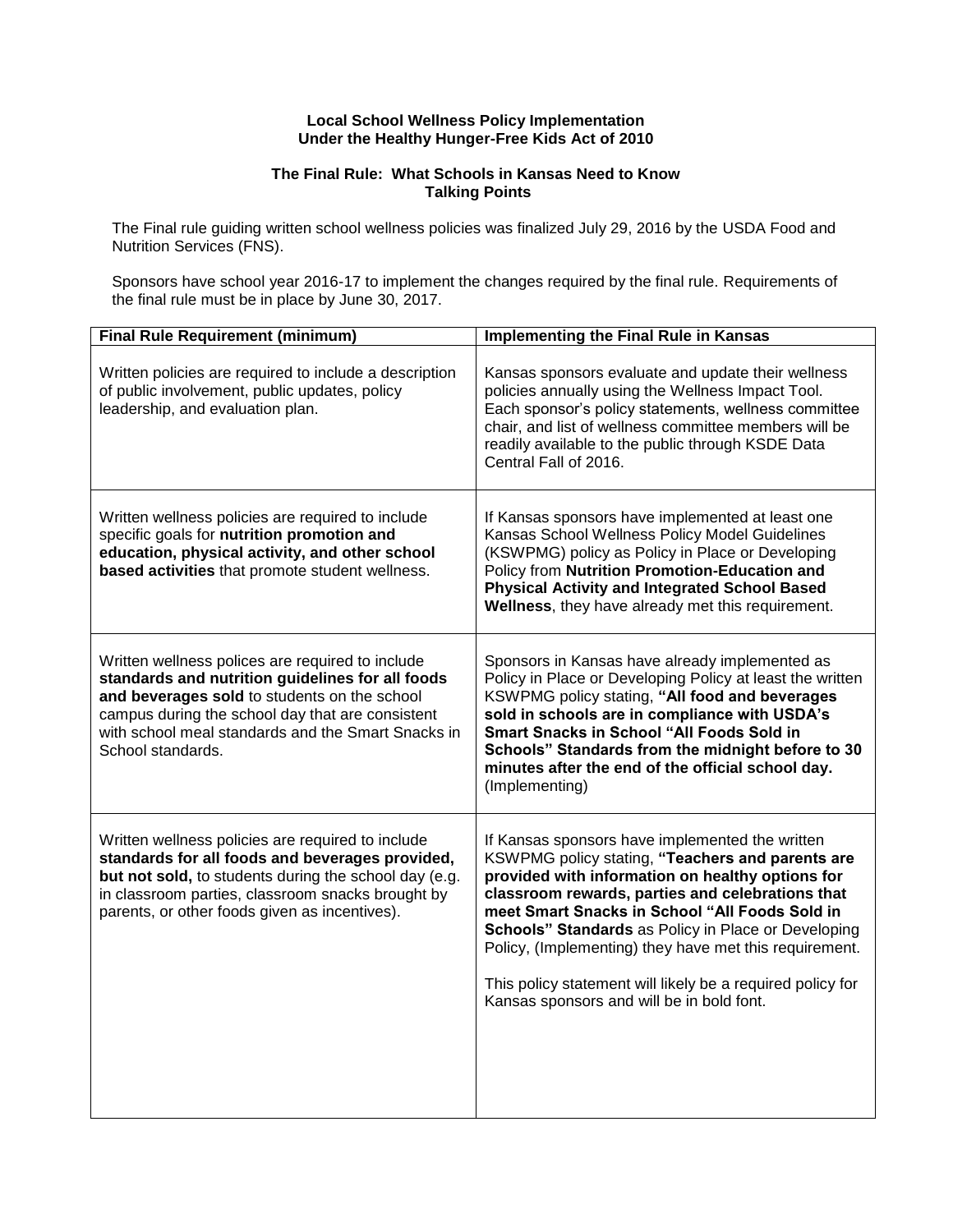| <b>Final Rule Requirement (minimum)</b>                                                                                                                                                                                                 | <b>Implementing the Final Rule in Kansas</b>                                                                                                                                                                                                                                                                                                                                                                                                                                                                                                                                                                                                                                                                                                                                                                                                                                                                                                                                                                                                                      |
|-----------------------------------------------------------------------------------------------------------------------------------------------------------------------------------------------------------------------------------------|-------------------------------------------------------------------------------------------------------------------------------------------------------------------------------------------------------------------------------------------------------------------------------------------------------------------------------------------------------------------------------------------------------------------------------------------------------------------------------------------------------------------------------------------------------------------------------------------------------------------------------------------------------------------------------------------------------------------------------------------------------------------------------------------------------------------------------------------------------------------------------------------------------------------------------------------------------------------------------------------------------------------------------------------------------------------|
| Written wellness policies are required to include<br>policies for food and beverage marketing that<br>allow marketing and advertising of only those foods<br>and beverages that meet the Smart Snacks in School<br>nutrition standards. | If Kansas sponsors have implemented the written<br>KSWPMG policy stating, "Allow marketing (oral,<br>written or graphics) of only those foods and<br>beverages sold on the school campus during the<br>school day that meet the requirements set forth in<br>the Smart Snacks Rule" as Policy in Place or<br>Developing Policy, (Implementing) they have met this<br>requirement.<br>This policy statement will likely be a required policy for<br>Kansas sponsors and will be in bold font.<br>Additional information for sponsors regarding this<br>requirement:<br>Applies to marketing and product logos on vending<br>machines, posters, menu boards, coolers, trash<br>cans, food service equipment and cups for<br>beverage dispensing.<br>Does not apply to marketing that occurs at events<br>$\bullet$<br>outside school hours such as after school hours<br>sporting and fundraising events. Sponsor have the<br>discretion to enact broader policies including after<br>school hours.<br>Schools are not required to immediately replace<br>$\bullet$ |
|                                                                                                                                                                                                                                         | items and pieces of equipment that contain<br>marketing or logos. Replacement is required as<br>contracts are negotiated or durable equipment is<br>replaced.<br>Does not apply to personal clothing or packaging of<br>$\bullet$<br>products brought by students or staff from home.<br>Does not apply to materials used in classrooms for<br>$\bullet$<br>educational purposes.<br>Requires schools to establish the minimum SSIS<br>standard; schools may include additional marketing<br>restrictions.<br>Does not imply that schools must allow food or<br>beverage marketing on campus.<br>Sponsors may choose to allow brand marketing as<br>long as the products marketed meet Smart Snacks<br>in Schools standards.<br>Sponsors also have the discretion to prohibit brand<br>marketing when only some products and/or<br>copycat products meet Smart Snacks in Schools<br>standards.                                                                                                                                                                    |
| Sponsors must establish wellness policy<br>leadership of one or more sponsor and/or school<br>official(s) who have the authority and responsibility to<br>ensure each school complies with the policy.                                  | Sponsors who designate as wellness committee chair a<br>school official with authority to enforce wellness<br>policies have met this requirement.                                                                                                                                                                                                                                                                                                                                                                                                                                                                                                                                                                                                                                                                                                                                                                                                                                                                                                                 |